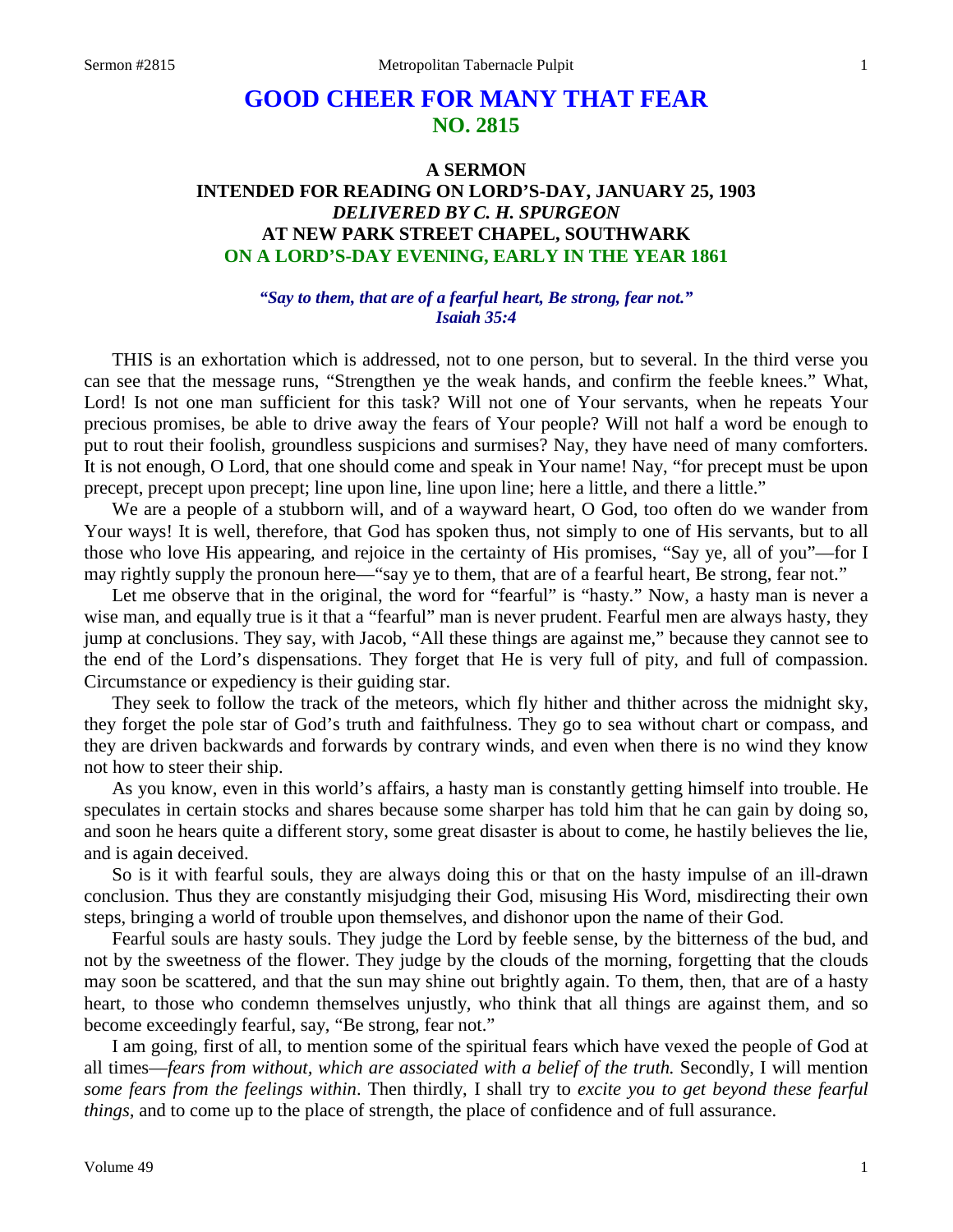**I.** First then, I am to mention SOME OF THE GREAT TRUTHS CONCERNING WHICH THE PEOPLE OF GOD ARE OFTEN FEARFUL.

How many there are, babes in grace, who are troubled about *election!* "Are we among the Lord's chosen ones?" is a question that they often ask. They would be glad enough if an angel could fly down from heaven, and make a solemn affirmation that he had read their names written in the golden page of the Lamb's book of Life, but since they cannot have this assurance, they question, and question, and question yet again.

"Suppose I have not been chosen unto eternal life? What if my name was never engraven upon the hands or upon the heart of Christ? When the muster-roll of the redeemed is read at the last great day, if my name should not be found on it, how can I bear that piercing thought? The dread surmise fills me with dismay."

Now, to you who are trusting in Jesus, yet who have fears about your election, let me say, in God's name, "Be strong, fear not." That very doctrine of election, which now appears to you to be like a lion in your way, shall prove, by and by, to be indeed a lion upon which you shall ride in glorious triumph. It is no enemy, come and look it in the face, and you shall find it to be your richest, dearest friend. If you believe in the Lord Jesus Christ, you are as certainly elected as ever Peter and Paul were.

If, as an empty sinner, Christ is all your fullness—if, as a naked soul, Christ's righteousness is your glorious dress—then be you assured of this, you would never have had the stream if you had not had an interest in the fountain, you could never have had the fruit if you had not had a part in the root.

Inasmuch as you have the blessing of God's elect, and the faith which is the common mark of them all, do not any longer question your election, but be bold to enter into this solemn mystery, venture now to the heart of Christ, trace the streams of divine love up to the eternal fountain from which they spring, and say, with John Kent—

> *"A monument of grace, A sinner saved by blood: The streams of love I trace Up to the Fountain, God; And in His sacred bosom see Eternal thoughts of love to me."*

Again, there are many of God's people who are disquieted concerning their *redemption*. They want to know whether they were specially redeemed with the precious blood of Christ. According to some theories, nobody need ever be perplexed about this matter. The Arminian says, "Christ died for all men." Some go so far as to say, "He died for all alike." According to them, He died as much for Judas as He did for Peter, and as much for those who were damned in hell before He laid down His life as for those who were saved in heaven before He came into the world.

Now, I do not hesitate to say that such a redemption as that—a redemption that does not redeem—is not worth the expense of paper and ink to write about it, it is not worthwhile to open one's mouth to speak of it. A redemption which pays a price, but does not ensure that which is purchased—a redemption which calls Christ a Substitute for the sinner, but yet which allows the person for whom He was substituted to suffer in his own person—is altogether unworthy of our apprehensions of Almighty God, it offers no homage to His wisdom, and does despite to His covenant faithfulness. We could not, and we would not, receive such a travesty of divine truth as that would be, there is no ground for any comfort whatever in it.

We believe that by His atoning sacrifice, Christ bought some good things for all men, and all good things for some men, and that when He died, He had a definite purpose in dying, and that His purpose will certainly be effected. Those who are saved owe their security to what His redemption has accomplished, and we fully believe that the accomplishment will be just as great as was the intent and purpose.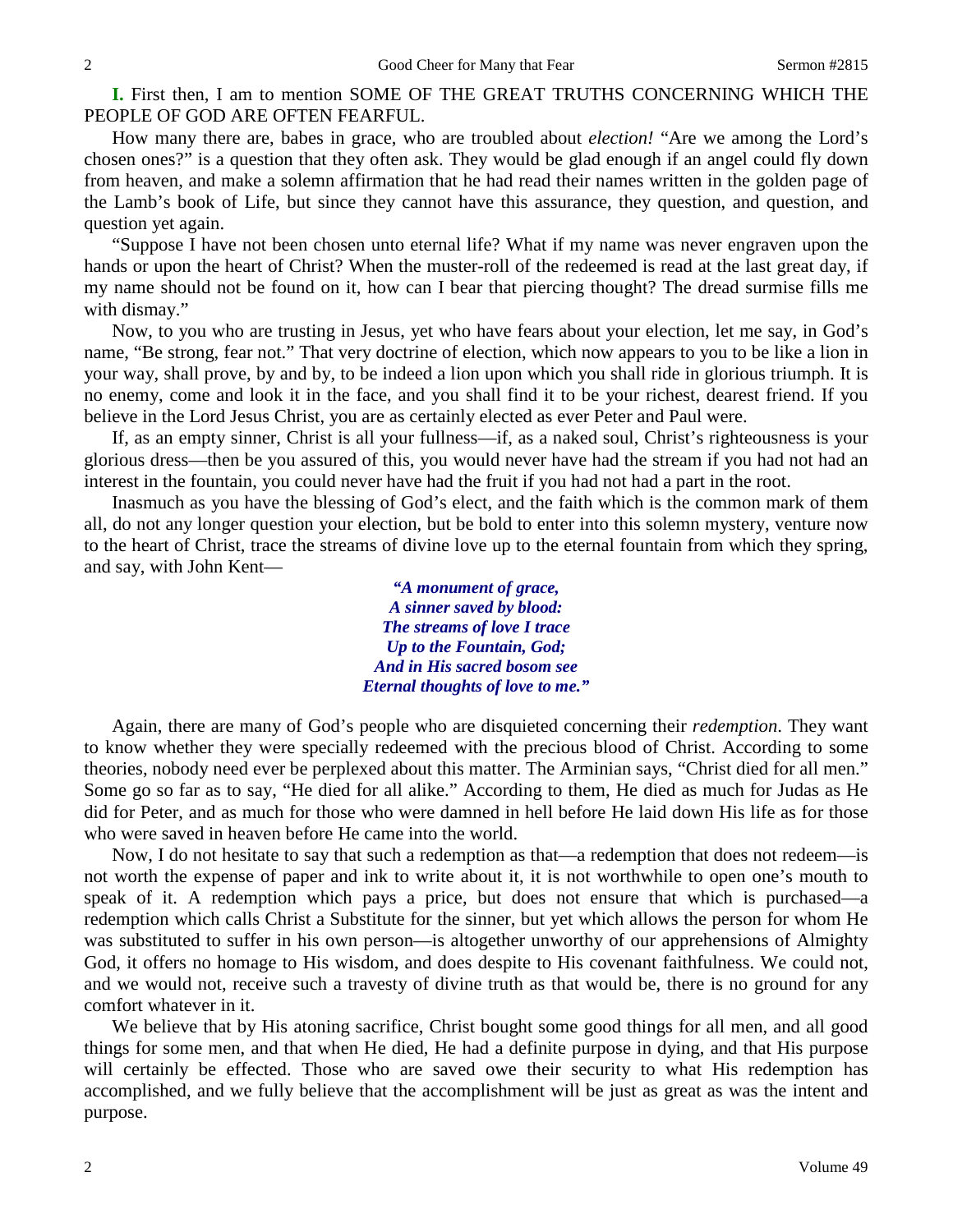Not, my brethren, that Christ's blood was less than infinite in its value—less than infinite it could never be. The question is not concerning the value of it, but the purpose of it. If God had willed it, there was enough efficacy in the blood of Christ to have redeemed ten thousand worlds. We have, however, not to speak of the efficacy that might have been in it, but of the efficacy that is in it according to the good pleasure which God has purposed in Himself.

This doctrine of a special and particular intention in the atonement of Christ has often troubled believers in Jesus, but it never ought to do so. Do you believe in Him? Is He all your salvation, and all your desire? Has His precious blood been applied by the Spirit to your heart and conscience? Has He purged you with hyssop? Then, you are clean, and that hyssop cannot have been applied to you in a wrong way.

Being pardoned, you have the fruit of redemption, so redemption is certainly yours too. Jesus came into the world to redeem you unto Himself. You are His, and in the efficacy of His blood and the power of His atonement you have a clear and proper right to share. Therefore, I say unto you who, on this account, are of a fearful heart, "Be strong, fear not."

There are many also, who are troubled about their *effectual calling.* "Oh!" says one, "if I had heard the Master say to me, as He said to Zacchaeus, 'Zacchaeus, make haste, and come down, for today I must abide at thy house,' then I should know that I was called by Him. Or if He had said to me, 'Mary,' and I had said, 'Rabboni,' I should know that He had called me. But oh, sir! I have come to Christ, yet I sometimes fear that He has never called me. He knows that He is my All in all, other refuge have I none, but I am half-afraid that I have got into this refuge without any right, that I crept up to the foot of the cross without being called, and that I have taken to myself a confidence which has no sure ground."

O child of God, dismiss all those fears! You could not have come to Christ unless He had first come to you. If you have but come behind Him in the press, and only touched the hem of His garment, you are cured, and you shall never again suffer from that disease. That poor woman was not called by Christ's voice, yet I will venture to say that there was a secret call, within her heart, that moved her to touch the hem of His garment.

You may never know exactly how you were first convinced of sin, nor how you were quickened by the Holy Spirit, but if you have really come to Christ, that is enough, for you would never have come to Him unless He had drawn you. He has secretly put the bands of His love about your heart, and you have turned to Him as the needle turns to the magnet. The proof that you have been called by Christ is that you have come to Him.

I have frequently noticed that those persons who think that they have had some special and particular call, have been no better, in regard to their evidences, and sometimes they have been much worse than those who have come to Christ in the more ordinary way. I would not say this to the disparagement of any man's conversion, for God works as He wills, but I recollect, and my eye is just now fixed upon the very place where there once sat a man, who presented to me a Bible (I have it at home now), in which are written these words, "'Zacchaeus, make haste, and come down, for today I must abide at thy house.' Dear Sir—When you pronounced these words last Sabbath morning, I heard a call from God to my soul, and I am sure that I came down, and that Christ did abide at my house."

That man joined us in church fellowship, I shall not mention his name, but some of you may recollect how sadly he dishonored the name of Christ. He went out from us because he was not of us, for if he had been of us, doubtless he would have continued with us. It is very easy for us to imagine that we have received some special call of this sort, and then to build our confidence upon it, but if we have not something better than this to rest upon, woe worth the day to us!

I would far rather, my dear friends, come to Christ, and never know that I had been called except from the fact that I had come, than have some vision or audible words, yet, after all, cease to stand as a simple soul, covered with the righteousness of Christ, for well do I know that there is a temptation to look back to the day and to the hour when we had some special manifestation, rather than still to look only to the cross and to the blood, and to calculate that we are converted because we felt this or that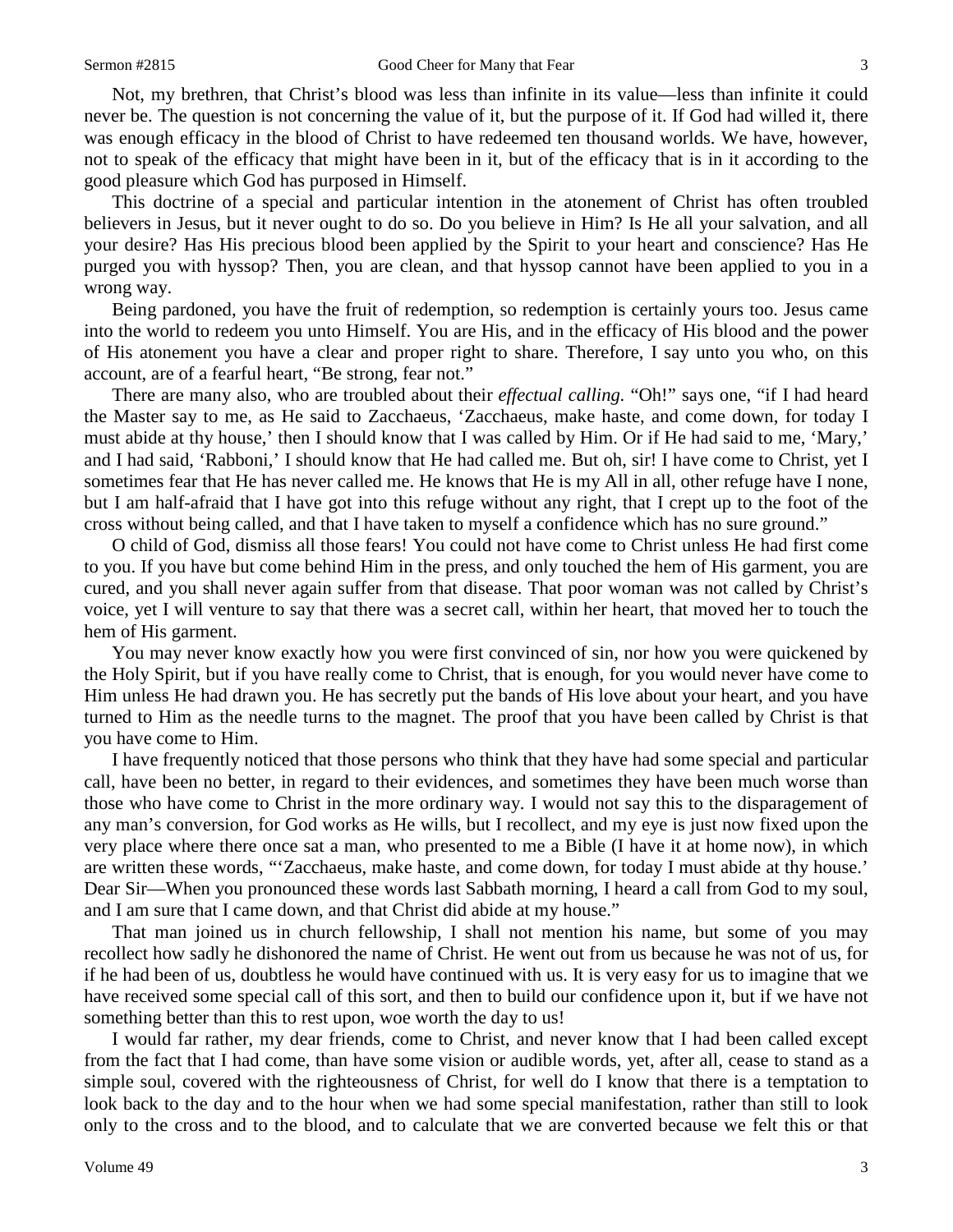extraordinary emotion, instead of still coming, as we always must come, crying to our dear Lord and Savior—

### *"Nothing in my hand I bring, Simply to Thy cross I cling."*

Another fear, arising from the great and precious doctrine of *final perseverance,* has troubled many a true believer in the Lord Jesus Christ. "How shall I hold on, and persevere unto the end?" is a question that often causes great anxiety even to a genuine child of God. The best of things, when corrupted, become the most corrupt. The sweetest of comforts, when not believed in, become the bitterest of discomforts.

I think that the doctrine of the final perseverance of the saints is one of those that are most plainly taught in the Scriptures. If I found any difficulty, at any time, in defending against its assailants the doctrine of particular redemption, I should certainly never find any difficulty in defending the doctrine of final perseverance. Those who oppose it have an irresistible array of passages of Scripture to contend with, they have, indeed, when they attack this truth, to leap into a lion's den.

It is strange that so many of the Lord's people should have been troubled concerning this precious doctrine which is so clearly revealed in the Word of God. "How shall I endure unto the end? How shall I stand fast in the hour of trial? If my temptations are multiplied, if my pains are increased, if my bereavements should follow one upon another, if I should be called to a position of great responsibility, or if I should be cast down into the depths of adversity, how shall I endure it? How shall I be kept steadfast, year after year, and be brought safely home at last? Amid so many rocks and quicksands, storms and hurricanes, how shall my poor water-logged vessel ever enter the port?"

O believer, if you are really called by grace, you shall certainly persevere! He who set your feet arunning in His ways will never let you stop till you have come to your journey's end. Christ's promise to all His people is, "Because I live, you shall live also." Your perseverance does not rest with you, else you were indeed a wretch undone, but it rests with your Lord and Savior, and He will preserve you even unto the end. "As your days, so shall your strength be." With the temptation, He will make a way of escape that you shall be able to bear it.

So again I say to you who are troubled about your ultimate salvation, "Be strong, fear not." He who has begun the good work in you will carry it on, and finish it in righteousness, He will not leave you, for His promise to every one who believes in Him is, "I will never leave thee, nor forsake thee."

**II.** I have thus dealt with some fears from without, now I am going, for a only few minutes, to speak upon SOME OF THE FEARS WHICH COME FROM WITHIN.

Multitudes of believers are of a fearful heart *because they have not the joys and comforts with which some Christians are favored.* God has some of His people who live very near to Himself, and who, therefore, partake of the richest things upon His banqueting table. These privileged saints tell of their joys, but certain desponding Christians who have backslidden from God, and who, therefore, have not of late tasted of these dainties, cry out, "We cannot be the Lord's people, for we have no such joys as these."

As well might the plant in the corner say that it was not planted at all because it did not stand in the front row of the bed. As well might some small tree in the forest say that it did not live because it did not tower aloft, like some mighty cedar of Lebanon. Because I am not the fairest rose, but only a humble violet, hidden among the green leaves, am I to conclude that I am not a flower at all? Oh, no, no! We are not saved by our comforts, they are given to us after we are saved, but we are saved without them.

Many a soul has gone to hell singing, while others have gone to heaven sighing. It is not right that God's people should hang their harps upon the willows, but far better is it for us to hang our harps upon the willows than, like Haman, to be hanged upon the gallows that, in his pride and malice, he had erected for his enemy, Mordecai. Because we have not all the comforts which some Christians have, let us not be fretful and repine, that is the way to prevent ourselves from ever having them. I would say of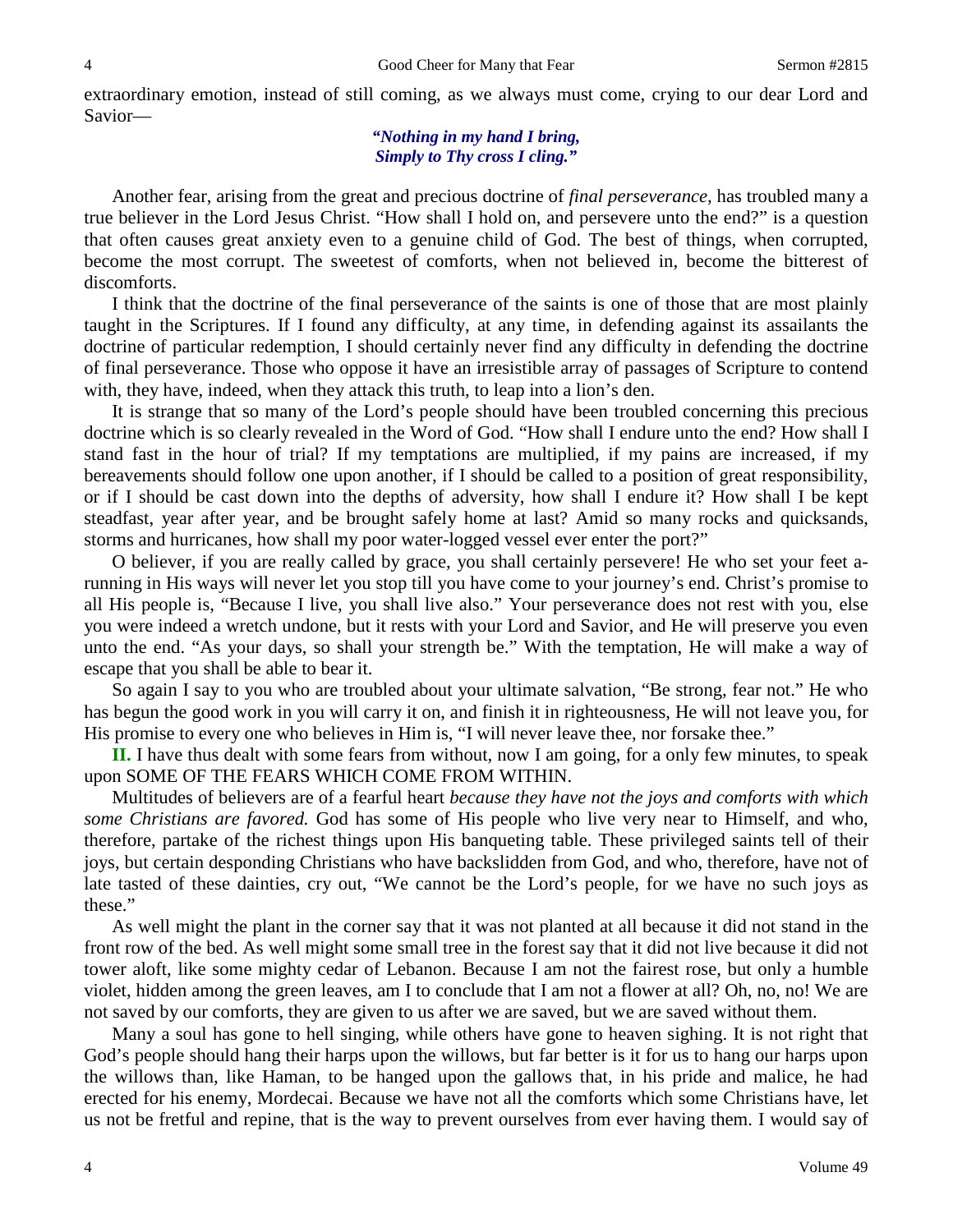the comforts of religion as Christ said of the comforts of this world, "Seek ye first the kingdom of God, and his righteousness, and all these things shall be added unto you." Seek Christ first, have simple faith in Him, and then the ecstasies, the raptures, the enjoyments, the upliftings, which some of His people have, shall be added unto you if the Lord sees that it is well for you to have them. But if you seek those things first, you shall neither have them nor any other sort of comfort whatsoever.

Full many there are also, who are greatly cast down *because of the conflict within.* As soon as there are wars and fights between the two men—the old man and the new man—they conclude at once that it is all over with them. Foolish conclusion indeed! since, if there were no wars it would be a proof that there was no life. If there were no conflicts it would be an evidence that there was but one power within, and that power the evil one.

Draw not, from your internal commotions, from the temptation which assails you, and the force with which it acts against your inward principles—draw not the inference that therefore, you are a castaway of God. This is rather a reason why you should cry, "Who shall deliver me from the body of this death?" and by faith should shout, "I thank God through Jesus Christ our Lord."

Very many have come across my path too, who are of a fearful heart *because they have such little faith*, and they fear that their little faith will not be sufficient. Ah, believer! your true riches do not depend upon the amount of your spending money. The Lord sometimes keeps His children rather short of pocket money, but still, the whole of His riches belongs to them all the while. The unsearchable riches of Christ are the measure of our true wealth, not that portion which we can manage to lay hold of by the hand of faith.

If I have in my hand, but one farthing of faith's wealth, that is a proof that all the riches of Christ belong to me. If I have but faith as a grain of mustard seed—so small that it looks as though the first bird of the air that came my way, might carry it away—yet, inasmuch as there is life hidden within that tiny mustard seed, a life which only needs the grace of God to expand and develop it—I am saved, though my faith is but small.

A few too, I have known, who are troubled with doubts and fears *because they do not understand as much as they would like to do.* They cannot read books of divinity, or if they do read them, they get lost amid the maze of difficult theological terms. They cannot reconcile certain truths the one with the other. But this is no ground for fear, for the Gospel is so simple that it is adapted even for those who are all but idiots.

I have read some extraordinary instances—facts that no one can dispute—of persons scarcely a degree above sheer idiocy, who have nevertheless, believed in Christ—ay, and whose sayings have had about them certain flashes of a superlative simplicity and supernatural wisdom, and whose words, when they were sifted, and carefully examined, were found to read rather like the mind of the Spirit than like the utterances of a poor creature whose mind was almost gone.

Think not, dear friend, that your ignorance can push you out of the family of God. Little children cannot read Greek and Latin, but they can say, "Abba, Father," and that is all they need to say. If you cannot read books of deep theological lore, yet, if Jesus Christ be yours, if you are trusting in Him, even the imperfect knowledge that you have of Him proves that you are His, and He will never leave you, nor forsake you.

I have met with some too, who were of a fearful heart, afraid that they would be lost *because they*  felt that they had, at some period of their lives, neglected Christian duty. This is an old temptation that Satan often casts in the way of godly people.

You remember how John Bunyan represents Apollyon as charging poor Christian with being unfaithful, "Thou didst faint at first setting out, when thou wast almost choked in the Gulf of Despond; thou didst attempt wrong ways to be rid of thy burden, whereas thou shouldest have stayed till thy Prince had taken it off; thou didst sinfully sleep, and lose thy choice thing; thou wast also, almost persuaded to go back at the sight of the lions, and when thou talkest of thy journey, and of what thou hast heard and seen, thou art inwardly desirous of vain-glory in all that thou sayest or doest."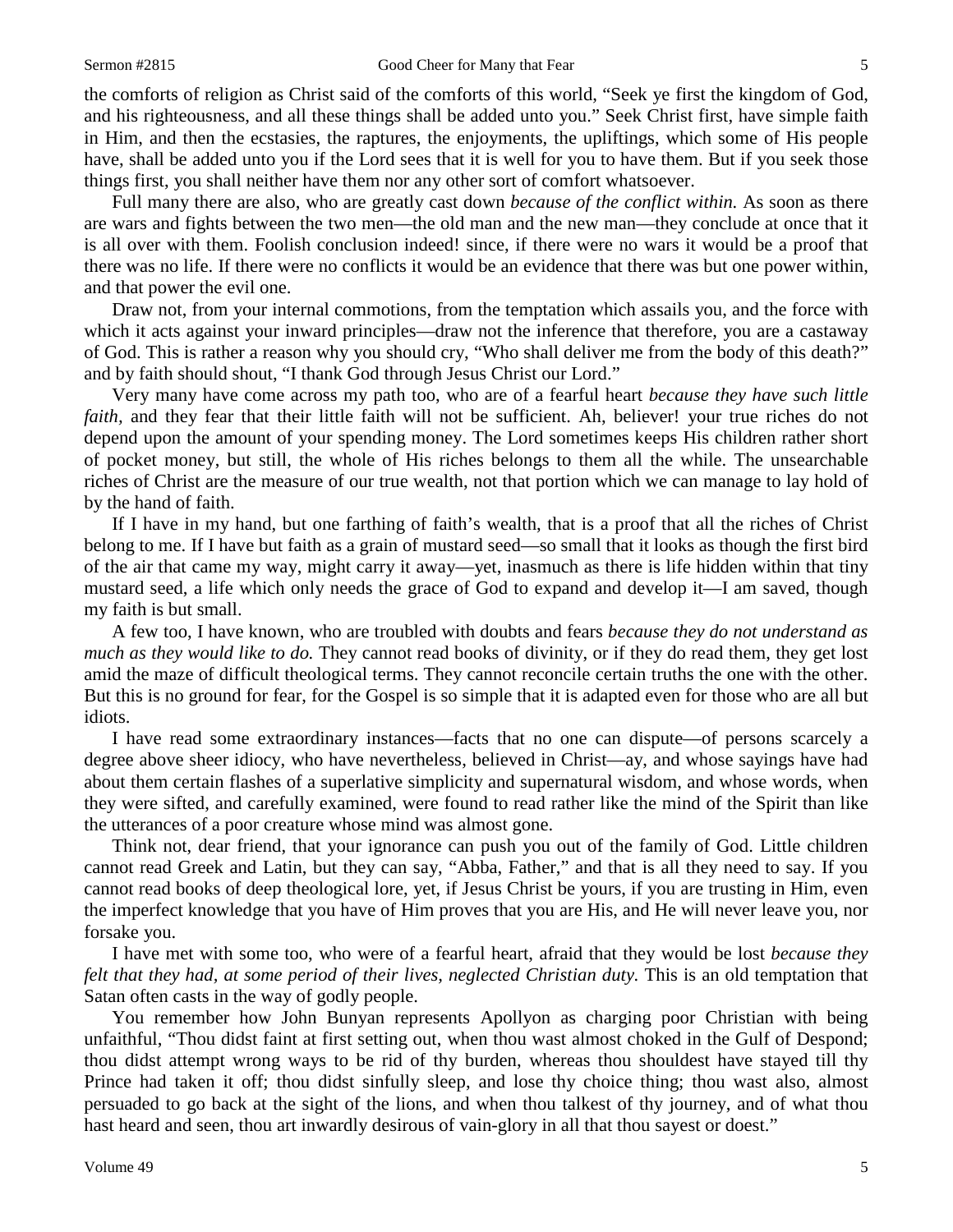Now, if any of you should be troubled by similar accusations of the adversary, recollect that since Christ did not love you for your good works—they are not the cause of His beginning to love you—and so He does not love you for your good works even now—and they are not the cause of His continuing to love you. He loves you because He will love you. What He approves in you now is that which He has Himself given to you, that is always the same, it ever abides as it was. The life of God is ever within you, Jesus has not turned away His heart from you, nor has the flame of His love decreased in the smallest degree. Therefore, faint heart, "fear not, be strong."

**III.** I might go on to deal with other fears of God's people, but instead of doing so, I want TO EXCITE YOU TO GET BEYOND THESE FEARS, in the words of my text, to exhort you to "fear not," but to "be strong."

Some few Sabbaths ago I told you that I had met with a Christian brother who had never had a doubt. Lately, in Glasgow, I met with another. Mr. Alexander Macleod, the oldest Baptist minister, I believe, in Scotland, told me that he was converted to God, upon the Calton Hill, under Rowland Hill's ministry. He is now, I suppose, eighty-two or eighty-three years of age and is still a strong man. He has known the Lord for more than sixty years, but he says that not once in his life did he ever have a doubt concerning his election, his calling, his interest in Christ, or his final perseverance.

He said that he once heard a Unitarian minister preach against the Divinity of Christ, and his mind was greatly disturbed, but he never went the length of having any doubts either about Christ, or about his own interest in Him. I knew the man to be everywhere revered for his piety, and for the holiness and consistency of his life, I could not, therefore, doubt the truth of what he told me.

But I was surprised—not at him, but at myself, that I, who have the same God as he has, and perhaps have had more mercies than he has received, that I, in the full vigor of early manhood, should doubt, while he, in his old age, should be able to truthfully declare that his soul had never wavered in his simple confidence in Jesus.

When I expressed my surprise at him, he expressed a great deal more surprise at me. He said that he came to Christ as a poor sinner, and trusted Him to be his All in all, and he did not mean to alter his belief until he saw good reason for doing so.

I hope that you and I, dear friends, will come to Jesus yet again, as poor sinners, and take Him to be our All in all, and never change from that simple faith till we see good reason for doing so, which, I take it, will never be so long as the heart of Christ is full of affection, the arm of Jesus is unpalsied through affliction, and the eye of Christ is undimmed with age.

I am sure that Satan is very much gratified when he sees that any of us are of a fearful heart, no doubt he chuckles over it, and makes as much as ever he can of his sorry triumph over poor weak mortals. Do not yield to him, beloved. Draw your swords, and strike boldly at him, believe that you will overcome him, and you will do so. March forward, and believe that the land of promise is yours, for it is yours, and you shall surely go up and possess it.

Is it necessary that the children of God should be a doubting people? Is it needful that they should be continually cast down? By no means, for it is a great and grievous sin for us to distrust our God. Let us trust in Him at all times, and even say with Job, "Though he slays me, yet will I trust in him."

The path of faith is the smoothest path, after all. The road of life will always be rough, but he who walks by faith will find half its roughness removed. The greater part of our sorrows come not from heaven, nor hell, nor earth, but from ourselves. We are our own plague-makers, and our own tormentors.

A man with strong faith is like one who wears a leather glove, who can lay hold of thorns and thistles and not be hurt, but the man with weak faith is like one not only with a naked hand, but with the skin off it, everything he touches irritates the tender flesh, and even the small grains of dust may fret within the wound, and breed ulcers and foul sores.

"Be strong." God is with you, so how dare you be dismayed because of your own weakness? "Fear not." The Lord is your confidence, it is presumption for you to mistrust Him. "Be strong." The might of God is engaged, by promise and by oath, to bring you safely through. "Fear not." There is no cause for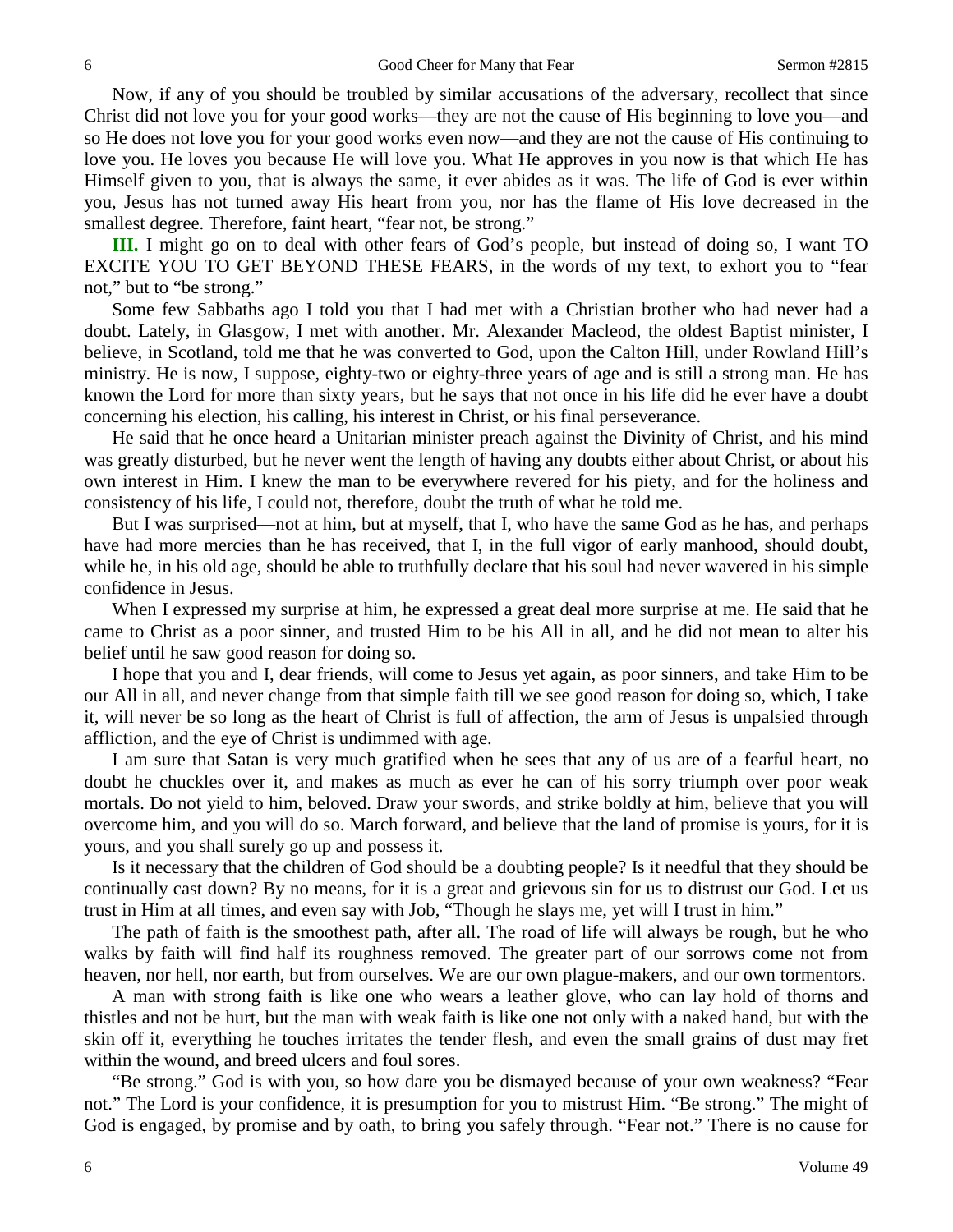fear, the enemies whom ye have seen today, ye shall see again no more forever. "Fear not." Fear weakens you, moreover, it dishonors God, and gives cause to the enemy to blaspheme His holy name.

I do not know whether this is a portion of meat to any troubled heart here present, possibly it may be. If so, poor soul, feed on it. You have gone to a new situation, have you not, and there are some ungodly young men who revile and ridicule you? Well, then, "fear not, be strong." Your business does not answer so well as it did, and you hardly know what will become of you. "Fear not, be strong." Commit your cause unto the Lord, lay your case at His feet.

Possibly you have sickness in the house, and you are half inclined to repine, and to think that there is some anger mingled with the strokes of the rod. "Fear not, be strong." Either the blow you dread will never be inflicted, or it will be a blessed blow. This is but a slight sorrow—do you think me hard and unfeeling in so describing it? But it may be that this sorrow will be very slight compared with that from which you are spared, if this blow did not fall, it might involve a ten times heavier one.

Perhaps you have been sorely tempted by Satan lately, and he says that he shall have you at last. "Be strong, fear not." Strike him all the harder for telling that lie, strike at him with all your power, for in the might of God, you are mightier far than he is, and you can prevail over him.

And you, young man, have recently undertaken service for your Savior, but you feel that you have not the strength needed for it, and you are inclined to give up. "Fear not, be strong." He who calls you to His service will support you in it. You and I have to stand like Gideon's soldiers, with the lamp inside the pitcher, that pitcher needs to be broken before the light of the lamp can be seen. The strength of man is like that earthen pitcher, and the light of God cannot shine forth until that pitcher is dashed in pieces.

There is one person I must not forget, perhaps more. There are those who know that they are drawing nigh unto the grave, the shadows lengthen out, and their life becomes like the spider's web, and they are afraid to die. They know the living Savior, but they fear the dying hour. They think death's stream is dark, and cold, and deep, how shall they pass through it to reach the Celestial City? "Fear not, be strong."

Death is the last enemy, and he is to be destroyed. Remember that, and be of good cheer. He shall not destroy you. Do not call him Death the destroyer, but Death the destroyed! Be certain of victory in your last moments, nay, look forward even now, with hopeful joy, to that most blessed of all moments when, laying your head upon the death pillow, you shall find that Christ's bosom is where that pillow lies, and you shall breathe your life out sweetly there, finding no iron gates, no shadow of dark wings, no horror of darkness, no dying strife, but bliss beginning, bliss increasing, bliss overflowing, and running on forever and ever, bliss that shall be yours beyond the hazard of loss.

God grant unto each one of us that we may be strong, and fear not, for Christ's sake! Amen.

## **EXPOSITION BY C. H. SPURGEON**

#### *ISAIAH 45*

While we are reading this chapter, and thinking of Cyrus, the Lord's anointed deliverer for Israel, let us not forget the greater Deliverer of whom the hymn writer sings—

> *"Thus saith God of His Anointed; He shall let My people go; 'Tis the work for Him appointed, 'Tis the work that He shall do; And My city He shall found, and build it, too."*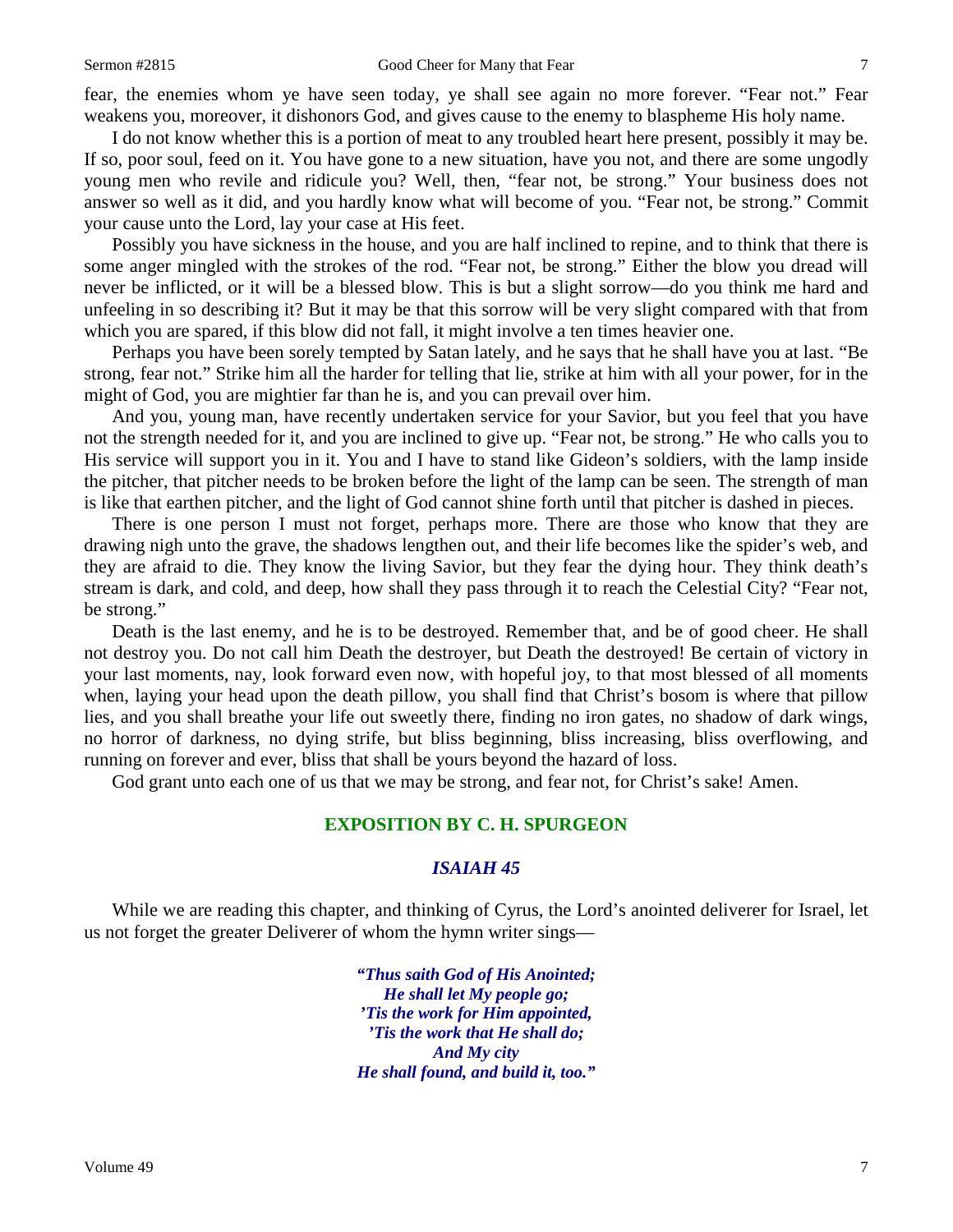**Verse 1.** *Thus saith the LORD to his anointed, to Cyrus, whose right hand I have holden, to subdue nations before him; and I will loose the loins of kings, to open before him the two leaved gates; and the gates shall not be shut.*

It was thought impossible for any foreign troops to enter Babylon, yet the gates were found open, and the army of Cyrus marched in, and took possession of the city.

**2-3.** *I will go before thee, and make the crooked places straight: I will break in pieces the gates of brass, and cut in sunder the bars of iron: and I will give thee the treasures of darkness, and hidden riches of secret places, that thou mayest know that I, the LORD, which call thee by thy name, am the God of Israel.*

Whenever God calls a man to do any work, however difficult and even impossible it may seem to be, he will certainly accomplish it because he will have God with him. The Lord will gird his loins, and make him strong, and all the forces of providence shall work towards the accomplishment of the divine end. Has God given you any work to do? It may be a much easier task than that of Cyrus, so, as the Lord enabled him to succeed in his great enterprise, you may have confidence that His power is sufficient to give success to you also.

It may seem to be presumption for you to undertake such a work, yet, if you are called of God to do it, go on without a shadow of doubt, for He will make the crooked places straight, and break in pieces the gates of brass, and cut in sunder the bars of iron.

We must not forget that whatever God did in relation to Cyrus, was done with an eye to the welfare of His own people.

**4.** *For Jacob my servant's sake, and Israel mine elect, I have even called thee by thy name: I have surnamed thee, though thou hast not known me.*

And all the powers and princes that arise in this world, God can use for the good of His church. All the nations, and kingdoms, and powers that be, are only like so much scaffolding for the building of God's own house, and He makes use of them as He pleases, though, often, they know not what He is doing with them.

**5-6.** *I am the LORD, and there is none else, there is no God besides me: I girded thee, though thou hast not known me: that they may know from the rising of the sun, and from the west, that there is none besides me. I am the LORD, and there is none else.*

This was intended to correct the mistake of Cyrus, who probably was a fire-worshipper—a believer in the two great forces of good and evil, which were supposed to be equally eternal and powerful, which the Persians regarded as the god of good and the god of evil. So the Lord says—

**7.** *I form the light, and create darkness: I make peace, and create evil: I the LORD do all these things.*

There are not two distinct principles that are omnipotent, and though God is not the Author of moral evil, yet whatever there is of evil, which causes us pain and loss, is under His control. There are not two gods, but only one living and true God.

**8-10.** *Drop down, ye heavens, from above, and let the skies pour down righteousness: let the earth open, and let them bring forth salvation, and let righteousness spring up together; I the LORD have created it. Woe unto him that striveth with his Maker! Let the potsherd strive with the potsherds of the earth. Shall the clay say to him that fashioneth it, What makest thou? or thy work, He hath no hands? Woe unto him that saith unto his father, What begettest thou? or to the woman, What hast thou brought forth?*

God, on the ground of His being Creator, demands that He shall not be questioned by human wisdom, nor dictated to by human pride. He is the one supreme Sovereign and Lord of all, and He may do absolutely as He pleases. It is a joy and delight to us that He always wills to do what is just and right. Still, His divine prerogative must not be abridged in any way whatever. The potsherds, that He has made, must never question the action of the great Potter who has made them, has He not power to mold and fashion the clay exactly as He pleases?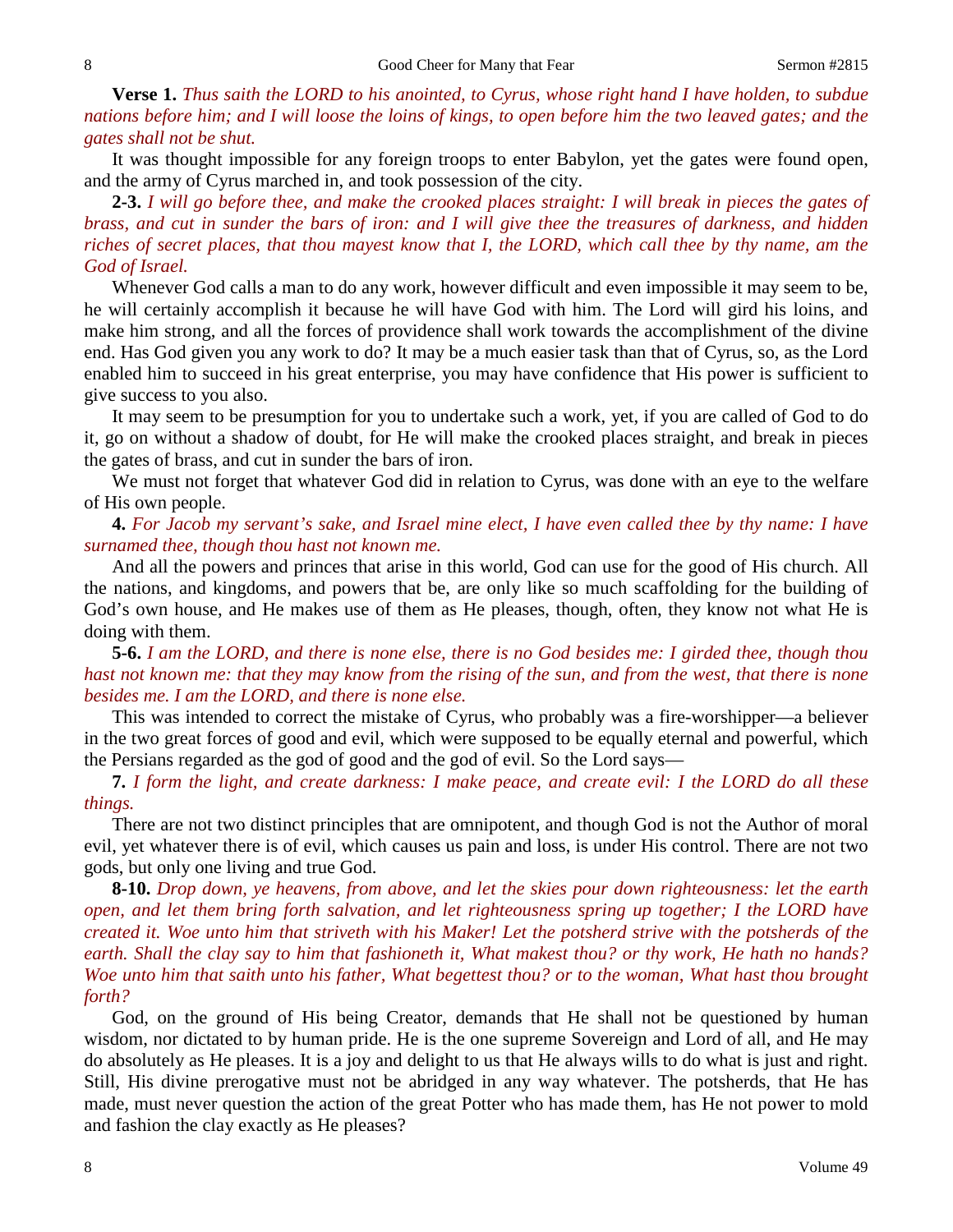**11-12.** *Thus saith the LORD, the Holy One of Israel, and his Maker, Ask Me of things to come concerning my sons, and concerning the work of my hands command ye me. I have made the earth, and created man upon it: I, even my hands, have stretched out the heavens, and all their host have I commanded.*

When we think of this, we ought to worship God alone, and trust Him alone, and pay all loyal homage to Him. What can there be that is comparable to the Creator of all things? There is not so much as a grain of dust, nor a single fly, that is self-created, or man-made, but everything has come from God, and exists because He wills it. Therefore, give to the Lord the glory that is due unto His name, and rest in His power, and trust in His might.

**13.** *I have raised him up in righteousness, and I will direct all his ways: he shall build my city, and he shall let go my captives, not for price nor reward, saith the LORD of hosts.*

And so Cyrus did. It was through him that Jerusalem was rebuilt, and the captive Israelites were delivered.

**14-15.** *Thus saith the LORD, The labour of Egypt, and merchandise of Ethiopia and of the Sabeans, men of stature, shall come over unto thee, and they shall be thine: they shall come after thee; in chains they shall come over, and they shall fall down unto thee, they shall make supplication unto thee, saying, Surely God is in thee, and there is none else, there is no God. Verily thou art a God that hidest thyself, O God of Israel, the Saviour.*

This is a most merciful arrangement, for if God did not hide Himself, none of us could exist. The full blaze of His divine countenance would be our destruction. God said even to Moses, "Thou canst not see my face: for there shall no man see me and live." But it is also partly in judgment that God sometimes hides even that measure of His presence which, at other times, He reveals in love. But even then, though He is hidden, He is still there. As the blue sky is up yonder, though it is long since you saw it, so is God ever present even though we cannot see Him. The mountains, when hidden in darkness, are as real as they are in the light of day, and God is as truly near to His people, to preserve and succor them, when they do not see Him, as when they do.

**16-19.** *They shall be ashamed, and also confounded, all of them: they shall go to confusion together that are makers of idols. But Israel shall be saved in the LORD with an everlasting salvation: ye shall not be ashamed nor confounded world without end. For thus saith the LORD that created the heavens; God himself that formed the earth and made it; he hath established it, he created it not in vain, he formed it to be inhabited: I am the LORD; and there is none else. I have not spoken in secret, in a dark place of the earth: I said not unto the seed of Jacob, Seek ye me in vain: I the LORD speak righteousness, I declare things that are right.*

It is a very consolatory thing for us to be told, not only what God has said, but also what He has not said. Be you sure of this, that there is nothing in the secret book of God's decrees, and nothing in the sealed book of prophecy, which is contrary to the gracious covenant promises which God has revealed to His people in His Word. He does not say one thing, and mean another. You may rest assured that all the revelations that are yet to be given, if there are to be any (and there are some who are always talking about fresh light breaking from the Word!), will never contradict that which has been revealed of old.

God did not tell His ancient people anything which contradicts what He has told us. The poorest and meanest of His people who have been able to spell out, in the Word of God, their right and title to the divine inheritance, may rely upon it that if any wise man comes to them with some wonderful discovery which contradicts the Bible, he simply comes with a lie, for God has nowhere contradicted what He has plainly revealed in the Scriptures.

**20-21.** *Assemble yourselves and come; draw near together, ye that are escaped of the nations: they have no knowledge that set up the wood of their graven image, and pray unto a god that cannot save. Tell ye, and bring them near; yea, let them take counsel together:*

What wooden god has ever foretold the future? What idol of brass or stone had a word to say about the coming of Cyrus? Not one.